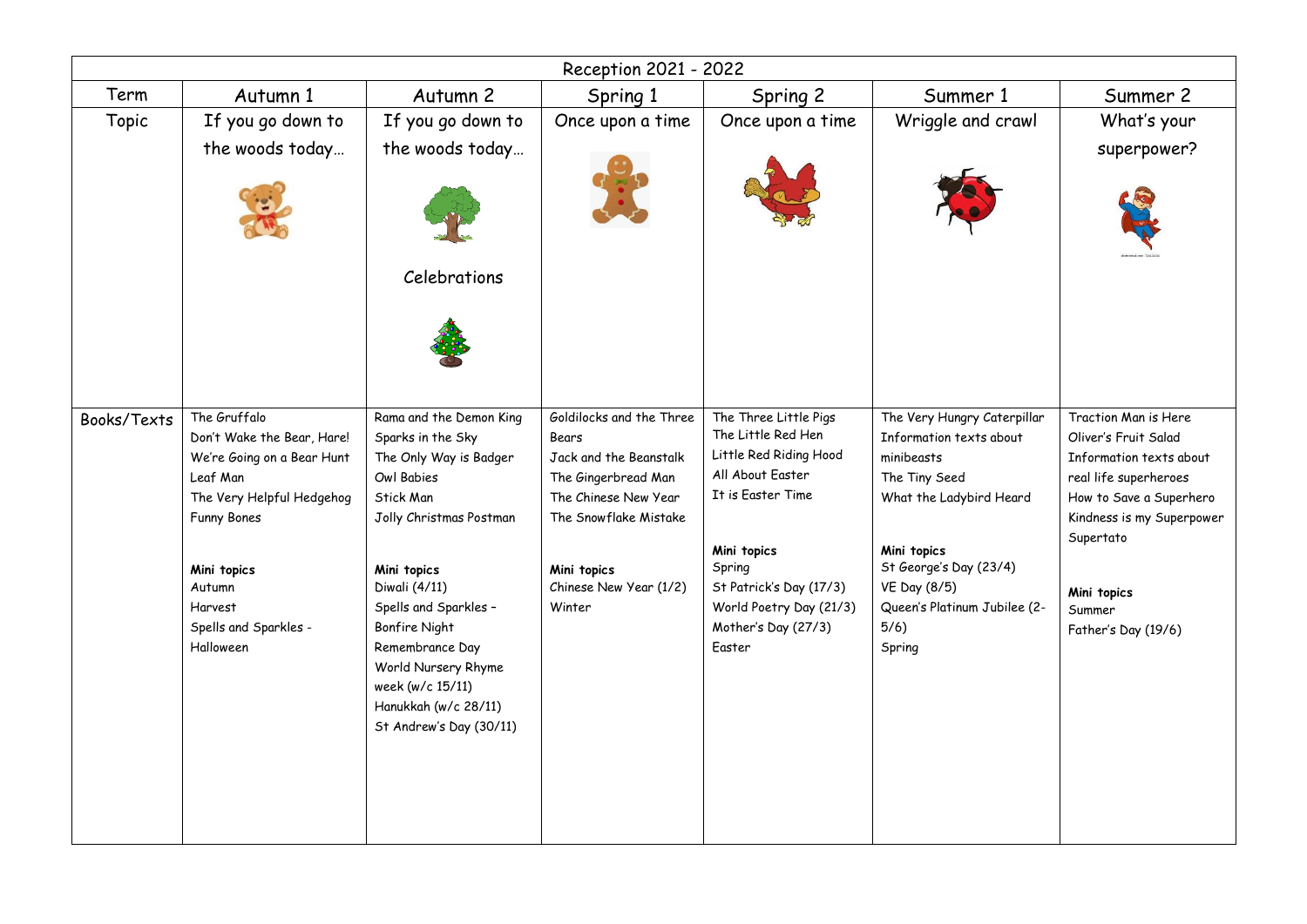| Personal, Social | Whole class charter                                   | Begin to resolve conflicts   | Confident to try new      | Show resilience and       | Follow instructions involving | Explain the reasons for      |
|------------------|-------------------------------------------------------|------------------------------|---------------------------|---------------------------|-------------------------------|------------------------------|
| and Emotional    |                                                       | with peers                   | activities                | perseverance when faced   | several ideas or actions      | rules                        |
| Development      | Routines and boundaries                               |                              |                           | with a challenge          |                               |                              |
|                  |                                                       | Find solutions to conflicts  | Adapt behaviour to        |                           | Express own feelings and      | Consider and respect the     |
|                  | Initiates play and keeps play                         |                              | events, social situations | Has good hygiene e.g.     | modify behaviour according    | feelings of others           |
|                  | going by responding to what                           | with support                 |                           | washes hands without      | to the situation              |                              |
|                  |                                                       |                              | and changes in routine    |                           |                               |                              |
|                  | others say                                            | Play cooperatively, taking   |                           | reminders                 |                               | Show resilience and          |
|                  |                                                       | turns with others            | Beginning to develop      |                           | Manages own basic hygiene     | perseverance when faced      |
|                  | Begin to form positive                                |                              | strategies to cope when   | Begin to develop problem  | and personal needs            | with a challenge             |
|                  | relationships with familiar                           |                              | things go wrong           | solving skills            |                               |                              |
|                  |                                                       | Fasten own coat              |                           |                           |                               | Know and talk about the      |
|                  | adults                                                |                              |                           |                           |                               |                              |
|                  |                                                       | Dress and undress with       | Show kindness towards     | Cooperate with peers in a |                               | different factors that       |
|                  | Develop friendships with                              | increasing independence      | others                    | range of situations       |                               | support their overall        |
|                  | peers                                                 |                              |                           |                           |                               | health and wellbeing e.g.    |
|                  |                                                       |                              | Discuss how they feel     | Show empathy in simple    |                               | regular physical activity,   |
|                  |                                                       | Talk about feelings - sad,   |                           |                           |                               |                              |
|                  |                                                       | happy, angry, worried        | when things go well       | ways                      |                               | drinking plenty of water,    |
|                  |                                                       |                              |                           |                           |                               | importance of good oral      |
|                  |                                                       | Begin to understand how      |                           | Develop strategies to     |                               | hygiene, healthy eating,     |
|                  |                                                       | others might feel            |                           | cope when things go       |                               |                              |
|                  |                                                       |                              |                           | wrong                     |                               | getting lots of sleep, being |
|                  |                                                       |                              |                           |                           |                               | a safe pedestrian etc.       |
|                  |                                                       |                              |                           |                           |                               |                              |
|                  |                                                       |                              |                           |                           |                               | Getting ready for Y1 -       |
|                  |                                                       |                              |                           |                           |                               | transition                   |
|                  |                                                       |                              |                           |                           |                               |                              |
|                  |                                                       |                              |                           |                           |                               |                              |
| Physical         | Gross motor                                           | Gross motor                  | Gross motor               | Gross motor               | Gross motor                   | Gross motor                  |
| Development      |                                                       |                              |                           |                           |                               |                              |
|                  | Move in a range of ways e.g.                          | Refine movement skills e.g.  | Confidently and safely    | Develop coordination,     | Refine throwing and catching  | Sports Day activities        |
|                  | hopping, skipping, running,                           | hopping, skipping, jumping,  | use a range of large and  | balance and agility       | skills                        |                              |
|                  | jumping                                               | climbing                     | small equipment           |                           |                               |                              |
|                  |                                                       |                              |                           |                           |                               | Develop and refine gross     |
|                  |                                                       |                              |                           | Combine different         |                               |                              |
|                  |                                                       |                              |                           |                           | Fine motor                    | motor skills                 |
|                  | Begin to negotiate space and                          | Develop ball skills e.g.     | Develop body strength     | movements with ease       |                               |                              |
|                  | obstacles                                             | throwing, catching, kicking, |                           |                           | Hold a pencil effectively -   | Fine motor                   |
|                  |                                                       | passing, aiming              | Fine motor                | Carries and balances a    | using a tripod grip in almost |                              |
|                  | Fine motor                                            |                              |                           | range of objects          | all cases                     | Begin to show accuracy and   |
|                  |                                                       | Begin to negotiate space     | Begin to hold and use     |                           |                               | care when drawing            |
|                  | Develop pencil grip                                   | and obstacles                | scissors effectively      | Greater control over all  | Use cutlery with increasing   |                              |
|                  |                                                       |                              |                           | large movements           | control                       |                              |
|                  | Use paintbrushes with                                 | Fine motor                   | Begin to develop a tripod |                           |                               | Develop and refine fine      |
|                  |                                                       |                              |                           |                           |                               | motor skills                 |
|                  | increasing control                                    |                              | grip                      | Fine motor                | Develop drawing skills        |                              |
|                  |                                                       | Show preference for a        |                           |                           |                               | Form letters correctly       |
|                  | Manipulate objects with                               | dominant hand                | Continue to form          | Hold and use scissors     |                               |                              |
|                  | good fine motor skills                                |                              | recognisable letters      | effectively               |                               |                              |
|                  |                                                       | Develop muscle tone          |                           |                           |                               |                              |
|                  | Can copy some letters e.g.<br>letters from their name | Begin to use pincer grip to  |                           | Develop a tripod grip     |                               |                              |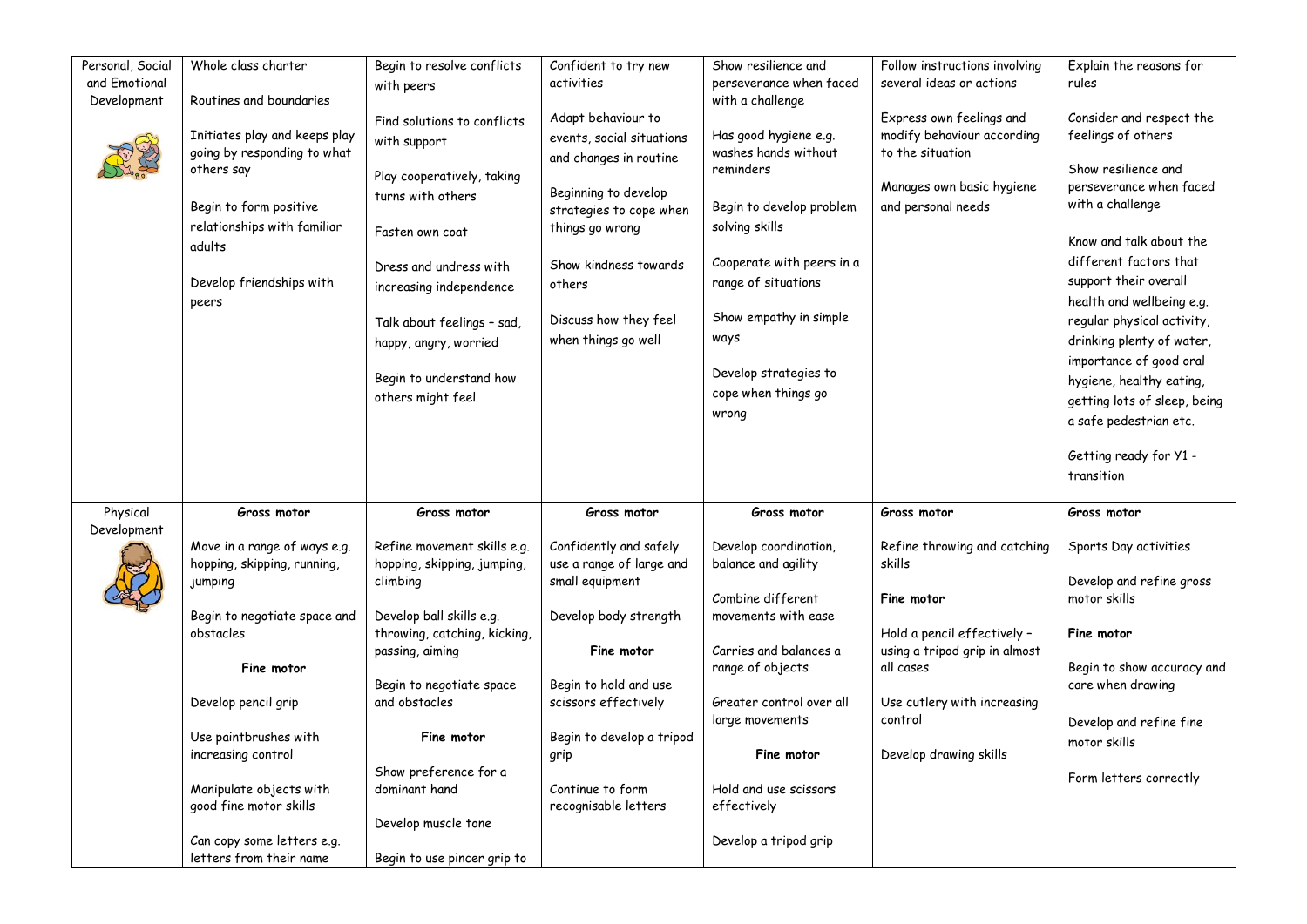|               |                              | control a pencil            |                          | Form recognisable          |                             |                            |
|---------------|------------------------------|-----------------------------|--------------------------|----------------------------|-----------------------------|----------------------------|
|               |                              |                             |                          | letters, most of which are |                             |                            |
|               |                              | Cut along a continuous line |                          | correctly formed           |                             |                            |
|               |                              | with scissors               |                          |                            |                             |                            |
|               |                              |                             |                          | Develop drawing skills     |                             |                            |
|               |                              | Dress with minimal help     |                          |                            |                             |                            |
|               |                              |                             |                          |                            |                             |                            |
|               |                              |                             |                          |                            |                             |                            |
|               |                              | Begin to form some          |                          |                            |                             |                            |
|               |                              | recognisable letters        |                          |                            |                             |                            |
|               |                              |                             |                          |                            |                             |                            |
| Communication | Experiment with words        | Understand why listening    | Answer where and who     | Listen and concentrate     | Participate in increasingly | Respond to listening to a  |
| and Language  |                              | is important                | guestions                | for sustained periods of   | complex conversations       | story with relevant        |
|               | Listen with increasing       |                             |                          | time                       |                             | questions, comments or     |
|               | attention for a short period | Confident to recite rhymes  | Begin to retell stories  |                            | Craft well-formed sentences | actions                    |
|               | of time                      |                             |                          | Listen to and talk about   | when expressing their ideas |                            |
|               |                              | Maintain attention when     | Use newly learnt         | stories and the            | and feelings about their    | Use talk to aid problem    |
|               | Begin to ask questions       | listening to stories        |                          | characters in them         | experiences                 |                            |
|               |                              |                             | vocabulary in contexts   |                            |                             | solving and explanations   |
|               |                              |                             | and role play situations |                            |                             |                            |
|               | Use newly learnt vocabulary  | Answer simple questions     |                          | Begin to retell stories    | Add detail to spoken        | Use appropriate tenses and |
|               | in contexts and role play    | about a story               | Listen to and talk about |                            | descriptions                | conjunctions in speech,    |
|               | situations                   |                             | selected non-fiction to  | Follow a story without     |                             | with modelling and support |
|               |                              | Retell stories to a known   | develop a deep           | pictures or props          | Use newly learnt vocabulary |                            |
|               | Listen to and talk about     | sequence                    | familiarity with new     |                            | in contexts and role play   | Hold conversation when     |
|               | selected non-fiction to      |                             |                          | Answer how and why         | situations                  |                            |
|               | develop a deep familiarity   | Use newly learnt            | knowledge                | questions                  |                             | engaged in back-and-forth  |
|               | with new knowledge           | vocabulary in contexts and  | and vocabulary           |                            | Listen to and talk about    | exchanges                  |
|               | and vocabulary               | role play situations        |                          | Use newly learnt           | selected non-fiction to     |                            |
|               |                              |                             | Begin to articulate      | vocabulary in contexts     | develop a deep familiarity  | Offer explanations for why |
|               |                              |                             | thoughts and ideas       |                            |                             |                            |
|               | Learn simple songs           | Listen to and talk about    |                          | and role play situations   | with new knowledge          | things might happen        |
|               |                              | selected non-fiction to     |                          |                            | and vocabulary              |                            |
|               |                              | develop a deep familiarity  | Begin to ask relevant    | Listen to and talk about   |                             |                            |
|               |                              | with new knowledge          | questions                | selected non-fiction to    | Sequence events in stories  |                            |
|               |                              | and vocabulary              |                          | develop a deep familiarity |                             |                            |
|               |                              |                             | Comment about what has   | with new knowledge         | Learn simple poems and      |                            |
|               |                              | Develop social phrases      | happened in a story      | and vocabulary             | songs                       |                            |
|               |                              |                             |                          |                            |                             |                            |
|               |                              |                             |                          | Use complete sentences     |                             |                            |
|               |                              |                             | Learn simple poems and   |                            |                             |                            |
|               |                              |                             | songs                    | Describe events and        |                             |                            |
|               |                              |                             |                          |                            |                             |                            |
|               |                              |                             |                          | objects with extra detail  |                             |                            |
| Literacy      | Set 1                        | Set 1/2                     | Set 2                    | Set 2                      | Set 2                       | Set 2                      |
|               |                              |                             |                          |                            |                             |                            |
|               | Word reading and             | Word reading and            | Word reading and         | Word reading and           | Word reading and            | Word reading and           |
|               | Comprehension                | Comprehension               | Comprehension            | Comprehension              | Comprehension               | Comprehension              |
|               | Listen to stories            | Look at books               | Begin to read words and  | Read words and simple      | Read and understand simple  | Use phonics to decode and  |
|               |                              | independently               | simple captions          | sentences including words  | sentences including words   | knows some irregular       |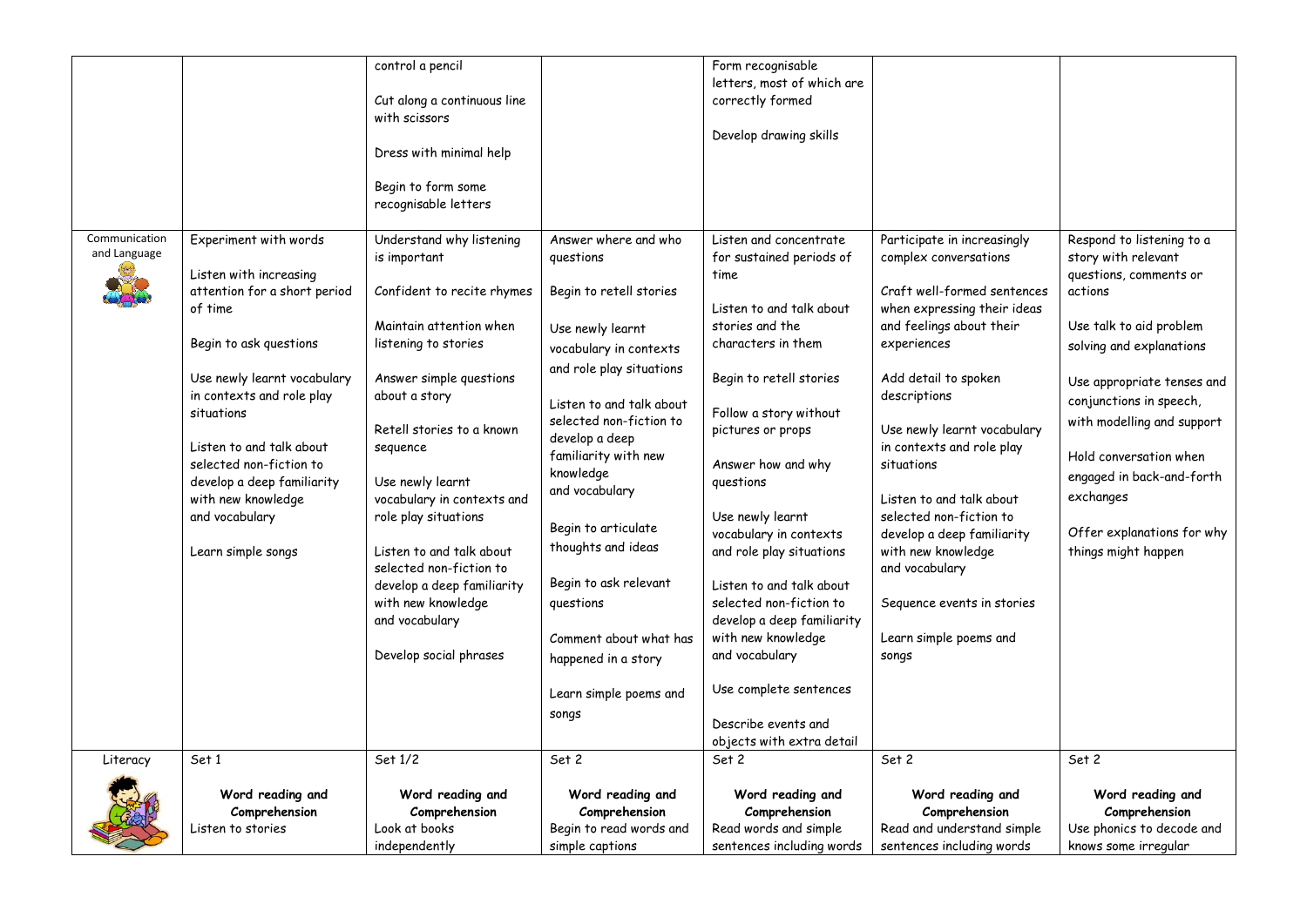| Describe main parts of a      | Retell stories to a known   | Comment about what has    | with consonant clusters    | with consonant clusters       | words                       |
|-------------------------------|-----------------------------|---------------------------|----------------------------|-------------------------------|-----------------------------|
| story                         | sequence                    | happened in a story       |                            |                               |                             |
|                               |                             |                           | Guided reading - simple    | Guided reading - simple       | Guided reading -            |
| Hear and say initial sound in | Use newly learnt            | Recognise some single     | comprehension skills,      | comprehension skills,         | fluency, expression, simple |
| words                         | vocabulary in contexts and  | letter sounds             | guestions                  | questions                     | comprehension skills,       |
|                               | role play situations        |                           | Recognise some digraphs    | Recognise some high           | questions                   |
| Writing                       |                             | Writing                   |                            | frequency words               |                             |
| Know initial sound in spoken  | Begin to link sounds to     | Extend spoken             | Use newly learnt           |                               | Begin to read some          |
| words e.g. cat begins with c  | letters                     | vocabulary                | vocabulary in contexts     | Recognise some digraphs       | polysyllabic words          |
|                               |                             |                           | and role play situations   |                               |                             |
| Manipulate objects with       | Begin to blend sounds into  | Begin to develop a tripod |                            | Writing                       | Anticipate key events in    |
| good fine motor skills        | simple words                | grip                      | Recognise some high        | Hold a pencil effectively -   | stories                     |
|                               | Continue a rhyming string   |                           | frequency words            | using a tripod grip in almost |                             |
| Give meaning to marks         |                             | Continue to form          |                            | all cases                     | Use and understand          |
|                               | Understanding of print -    | recognisable letters      | Recognise all single       |                               | recently introduced         |
| Use language for a range of   | letters - words             |                           | sounds                     | Write simple sentences        | vocabulary                  |
| purposes                      |                             | Recognise some familiar   |                            |                               |                             |
|                               | Begin to recognise some     | words                     | Writing                    | Use some simple punctuation   | Say a sound for each        |
| Develop pencil grip           | high frequency words        |                           | Develop a tripod grip      |                               | letter in the alphabet and  |
|                               |                             | Write simple labels and   |                            | Form sentences orally         | at least 10 digraphs        |
| Use baseline, ongoing         | Writing                     | captions                  | Form recognisable          |                               |                             |
| assessments and planning to   | Hear sounds within words    |                           | letters, most of which are | Write some digraphs           | Read words consistent with  |
| inform differentiation        |                             | Begin to use capital      | correctly formed           |                               | their phonic knowledge by   |
|                               | Continue a rhyming string   | letters, finger spaces    |                            | Use ongoing assessments and   | sound-blending              |
|                               |                             | and full stops            | Write for a range of       | planning to inform            |                             |
|                               | Develop muscle tone to put  |                           | purposes                   | differentiation               | Read aloud simple           |
|                               | pencil pressure on paper    | Use ongoing assessments   |                            |                               | sentences and books that    |
|                               |                             | and planning to inform    | Spell words using phonic   |                               | are consistent with their   |
|                               | Begin to use pincer grip to | differentiation           | knowledge                  |                               | phonic knowledge            |
|                               | control a pencil            |                           |                            |                               |                             |
|                               |                             |                           | Form sentences orally      |                               | Read some high frequency    |
|                               | Can identify and write      |                           |                            |                               | words                       |
|                               | some phoneme/grapheme       |                           | Write simple captions and  |                               | Writing                     |
|                               | correspondences             |                           | begin to write simple      |                               | Form letters correctly      |
|                               |                             |                           | sentences                  |                               |                             |
|                               | Begin to use some           |                           |                            |                               | Spell words by identifying  |
|                               | recognisable letter shapes  |                           | Read back own writing      |                               | sounds in them and          |
|                               | to represent meaning        |                           |                            |                               | representing the sounds     |
|                               |                             |                           | Begin to use capital       |                               | with a letter or letters    |
|                               | Label with some initial     |                           | letters, finger spaces and |                               |                             |
|                               | sounds                      |                           | full stops                 |                               | Write simple phrases and    |
|                               |                             |                           |                            |                               | sentences that can be read  |
|                               | Begin to write simple       |                           | Write some digraphs        |                               | by others                   |
|                               | words for labels or lists   |                           |                            |                               |                             |
|                               |                             |                           | Use ongoing assessments    |                               | Write for different         |
|                               | Write own name              |                           | and planning to inform     |                               | purposes                    |
|                               |                             |                           |                            |                               |                             |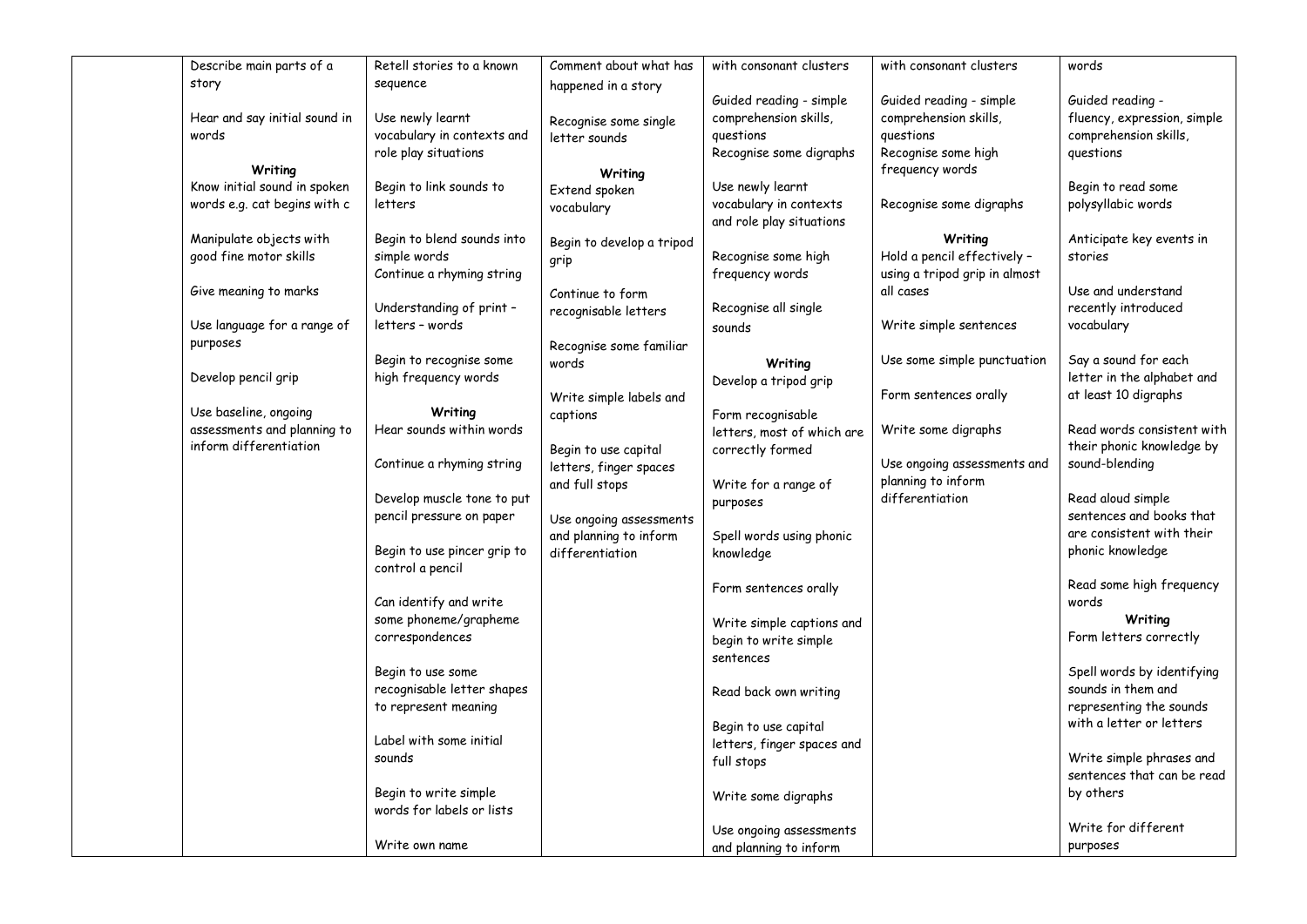|             |                             |                            |                           | differentiation            |                             |                             |
|-------------|-----------------------------|----------------------------|---------------------------|----------------------------|-----------------------------|-----------------------------|
|             |                             | Use ongoing assessments    |                           |                            |                             | Use some capital letters,   |
|             |                             | and planning to inform     |                           |                            |                             | finger spaces and full      |
|             |                             | differentiation            |                           |                            |                             | stops                       |
|             |                             |                            |                           |                            |                             |                             |
|             |                             |                            |                           |                            |                             |                             |
|             |                             |                            |                           |                            |                             | Begin to write some high    |
|             |                             |                            |                           |                            |                             | frequency words             |
|             |                             |                            |                           |                            |                             |                             |
|             |                             |                            |                           |                            |                             | Use ongoing assessments     |
|             |                             |                            |                           |                            |                             | and planning to inform      |
|             |                             |                            |                           |                            |                             | differentiation             |
| Mathematics | Number                      | Number                     | Number                    | Number                     | Number                      | <b>Number</b>               |
|             |                             |                            |                           |                            |                             |                             |
|             | Recognise numerals to 5     | Recognise numerals to 10   | Numbers to 10 focus       | Numbers to 10 focus        | Numbers to 10 focus         | Consolidating skills        |
|             | Counting forwards and       | Counting forwards and      | Counting forwards and     | Counting to 20             | Deep focus on individual    | Know number bonds to 5      |
|             | backwards                   | backwards                  | backwards                 | Sequencing                 | numbers to 10               | and some number bonds to    |
|             | 1:1 correspondence          | 1:1 correspondence         | Sequencing                | Counting out a given       | Composition of numbers up   | 10                          |
|             | Sequencing                  | Sequencing                 | Counting out a given      | number                     | to 10 - partitioning and    | Composition of numbers up   |
|             | Counting out a given number | Counting out a given       | number                    | One more/one less from a   | recombining                 | to 10 - partitioning and    |
|             | Number songs, rhymes and    | number                     | Number songs, rhymes      | group of up to 10          | Addition and subtraction    | recombining                 |
|             | stories                     | Match objects to the       | and stories               | Deep focus on individual   | facts                       | Have a deep understanding   |
|             | Begin to represent numbers  | numeral to 10              | Part whole model          | numbers to 10              |                             | of numbers to 10, including |
|             | using fingers               | Subitise to 5 - use        | Deep focus on individual  | Count an irregular         | <b>Numerical Patterns</b>   | the composition of each     |
|             | Deep focus on individual    | resources and fingers      | numbers to 8              | arrangement of objects     |                             | number                      |
|             | numbers to 5                | Count objects that can't   | Begin to understand       | to 10                      | Verbally count beyond 20,   | Recall corresponding        |
|             |                             | be seen or moved           | composition of numbers    | Know number bonds to 3     | recognising patterns        | subtraction facts           |
|             | <b>Numerical Patterns</b>   | Deep focus on individual   | to 5                      | and 4                      | Compare quantities up to 10 |                             |
|             |                             | numbers to 5               |                           | Composition of numbers     | in different contexts       | <b>Numerical Patterns</b>   |
|             | Compare quantities up to 5  | One more/one less from a   | <b>Numerical Patterns</b> | to 5                       | Know half of a number up to |                             |
|             | Verbally count to 10 and    | group of up to 5           |                           | Part whole model           | 10                          | Consolidating skills        |
|             | back                        |                            | Recognise small           | Find total number in two   | Share evenly                | Odd and even numbers        |
|             |                             | <b>Numerical Patterns</b>  | quantities in familiar    | groups by finding out how  | Begin to know odd and even  | Verbally count beyond 20    |
|             |                             |                            | patterns and random       | many altogether            | numbers to 10               | Compare quantities up to    |
|             |                             | Compare quantities up to 5 |                           | Use language of more and   | Odd and even numbers        | 10 in different contexts    |
|             |                             |                            | arrangements              |                            |                             |                             |
|             | Begin to continue ABAB      | Verbally count to 10 and   |                           | fewer to compare           |                             |                             |
|             | patterns                    | back                       |                           | Addition and subtraction   |                             |                             |
|             |                             |                            |                           | facts                      | Problem solving             |                             |
|             | Talk about 2D shapes        |                            | Begin to create ABAB      |                            |                             | Copy, continue and create   |
|             |                             |                            | patterns                  | <b>Numerical Patterns</b>  | Use vocabulary relating to  | patterns with varying rules |
|             | Use positional language     | Compare length             |                           |                            | shape                       | Use patterns to support     |
|             |                             |                            | Compare height            | Know doubles to 5          |                             | problem solving             |
|             | Use baseline, ongoing       | Continue ABAB patterns     |                           | Verbally count to 20       | Understand full/half full,  |                             |
|             | assessments and planning to | Talk about and describe    | Use simple non-standard   | Recognise small quantities | empty/half empty            | Decompose shapes            |
|             | inform differentiation      | patterns                   | measures                  | in familiar patterns and   |                             |                             |
|             |                             | Correct errors in patterns |                           | random arrangements        | Recap 2D and 3D shapes      | Compare using weight,       |
|             |                             |                            | Use ongoing assessments   | Compare quantities to 10   |                             | length and capacity         |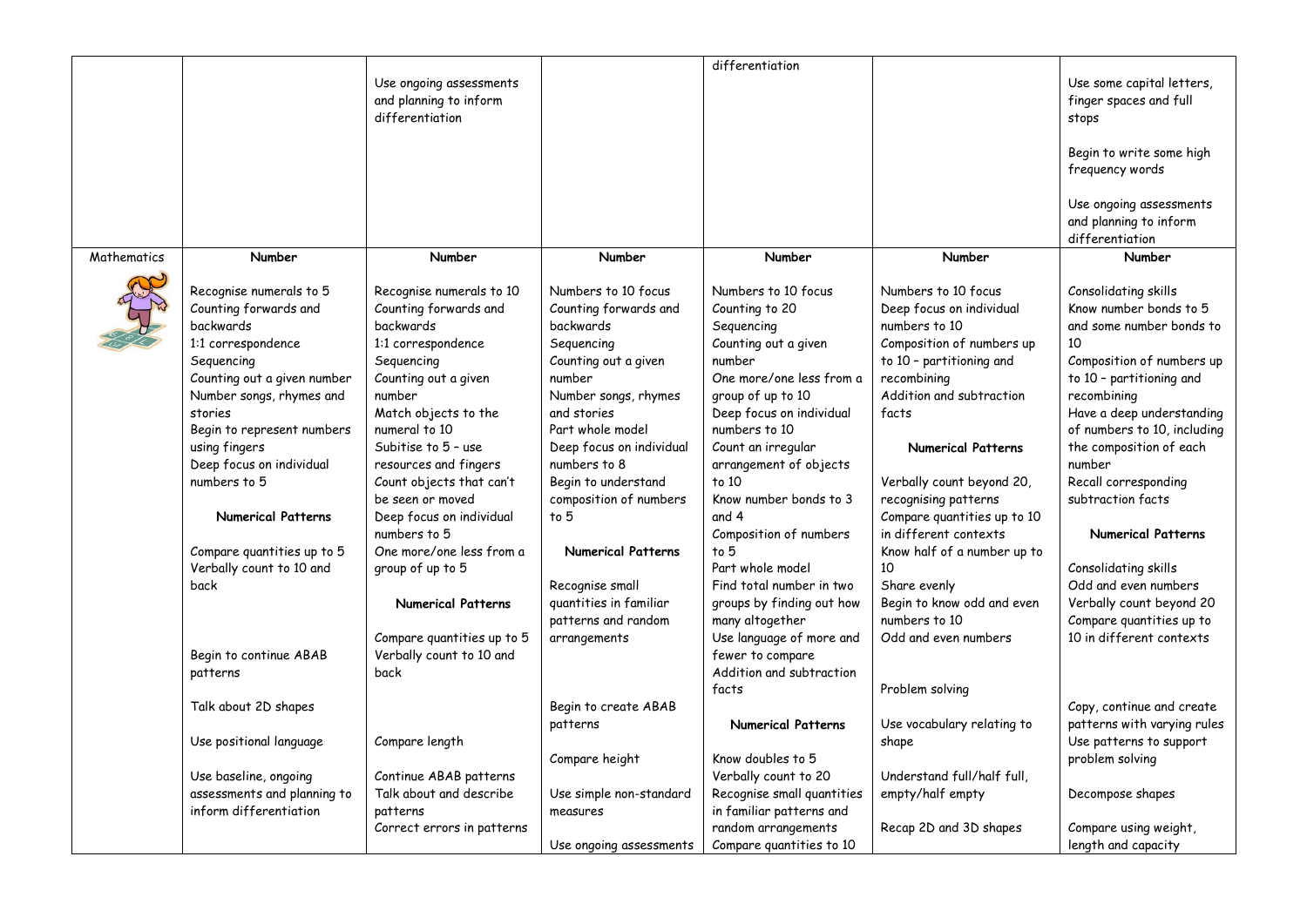|                            |                                             | Talk about 2D and 3D<br>shapes<br>Name some 2D shapes -<br>rectangle, square, circle,<br>triangle<br>Use ongoing assessments<br>and planning to inform<br>differentiation | and planning to inform<br>differentiation | Create ABAB patterns<br>and begin to continue<br>patterns of varying rules<br>Make patterns with a<br>range of resources<br>Compare weight and<br>capacity<br>Use vocabulary relating to<br>shape<br>Recognise shapes within<br>shapes<br>Describe and name some<br>3D shapes - cube, cuboid,<br>sphere, cone, pyramid<br>Use ongoing assessments<br>and planning to inform<br>differentiation | Use ongoing assessments and<br>planning to inform<br>differentiation | Make and test predictions<br>when comparing weight,<br>length or capacity<br>Use ongoing assessments<br>and planning to inform<br>differentiation |
|----------------------------|---------------------------------------------|---------------------------------------------------------------------------------------------------------------------------------------------------------------------------|-------------------------------------------|------------------------------------------------------------------------------------------------------------------------------------------------------------------------------------------------------------------------------------------------------------------------------------------------------------------------------------------------------------------------------------------------|----------------------------------------------------------------------|---------------------------------------------------------------------------------------------------------------------------------------------------|
| Understanding<br>the World | Past and Present<br>Members of their family | Past and Present<br>Role of people in society                                                                                                                             | Past and Present<br>Winter Olympics       | Past and Present<br>Members of their family                                                                                                                                                                                                                                                                                                                                                    | Past and Present<br>Talk about the past using                        | Past and Present<br>Role of people in society                                                                                                     |
|                            | Photographs                                 | e.g. doctors, lollipop men                                                                                                                                                | Similarities and                          | Similarities and                                                                                                                                                                                                                                                                                                                                                                               | photographs, memories and                                            | e.g. vets, dentists                                                                                                                               |
|                            |                                             | and women, fire fighters                                                                                                                                                  | differences                               | differences                                                                                                                                                                                                                                                                                                                                                                                    | objects                                                              | Summer - clothing,                                                                                                                                |
|                            | People, Culture and<br>Communities          | Name and describe                                                                                                                                                         | People, Culture and                       | Talk about the past using                                                                                                                                                                                                                                                                                                                                                                      | VE Day                                                               | holidays                                                                                                                                          |
|                            | <b>Harvest</b>                              | familiar people                                                                                                                                                           | <b>Communities</b>                        | photographs, memories<br>and objects                                                                                                                                                                                                                                                                                                                                                           | People, Culture and                                                  | People, Culture and                                                                                                                               |
|                            | Halloween                                   | People, Culture and                                                                                                                                                       | New Year                                  |                                                                                                                                                                                                                                                                                                                                                                                                | Communities                                                          | Communities                                                                                                                                       |
|                            |                                             | Communities<br>Diwali/India/Food                                                                                                                                          | Chinese New Year                          | People, Culture and                                                                                                                                                                                                                                                                                                                                                                            | St George's Day                                                      | Father's Day                                                                                                                                      |
|                            | The Natural World<br>Autumn                 | Bonfire Night                                                                                                                                                             | China/Food                                | <b>Communities</b><br>Local area walk                                                                                                                                                                                                                                                                                                                                                          | Queen's Platinum Jubilee                                             | Maps                                                                                                                                              |
|                            | Water                                       | Remembrance Day                                                                                                                                                           | The Natural World                         | Roads in the village                                                                                                                                                                                                                                                                                                                                                                           | The Natural World                                                    | The Natural World                                                                                                                                 |
|                            |                                             | Hanukkah                                                                                                                                                                  | Winter                                    | Maps                                                                                                                                                                                                                                                                                                                                                                                           | Spring<br>Minibeasts                                                 | Summer<br>Differences between                                                                                                                     |
|                            | Use of iPads and IWB -                      | St Andrew's Day                                                                                                                                                           | Ice investigation<br>Freezing and melting | Features of our local area                                                                                                                                                                                                                                                                                                                                                                     | Caring for caterpillars                                              | summer and autumn                                                                                                                                 |
|                            | games and 2simple                           | Christmas                                                                                                                                                                 | Light and dark                            | Pancake Day                                                                                                                                                                                                                                                                                                                                                                                    | Drawing pictures of animals                                          | Compare different                                                                                                                                 |
|                            |                                             | Churches and Mosques                                                                                                                                                      |                                           | St Patrick's Day<br>Mother's Day                                                                                                                                                                                                                                                                                                                                                               | and plants<br>Growing cress heads                                    | environments<br>Changing states of matter                                                                                                         |
|                            | Baking                                      | The Natural World                                                                                                                                                         | Creating simple pictures<br>on 2simple    | Easter                                                                                                                                                                                                                                                                                                                                                                                         | Life cycles                                                          |                                                                                                                                                   |
|                            |                                             | Magnets and forces<br>Light and dark                                                                                                                                      | Saving work                               |                                                                                                                                                                                                                                                                                                                                                                                                | Plants<br>Explore and observe change                                 | Baking                                                                                                                                            |
|                            |                                             |                                                                                                                                                                           |                                           |                                                                                                                                                                                                                                                                                                                                                                                                |                                                                      |                                                                                                                                                   |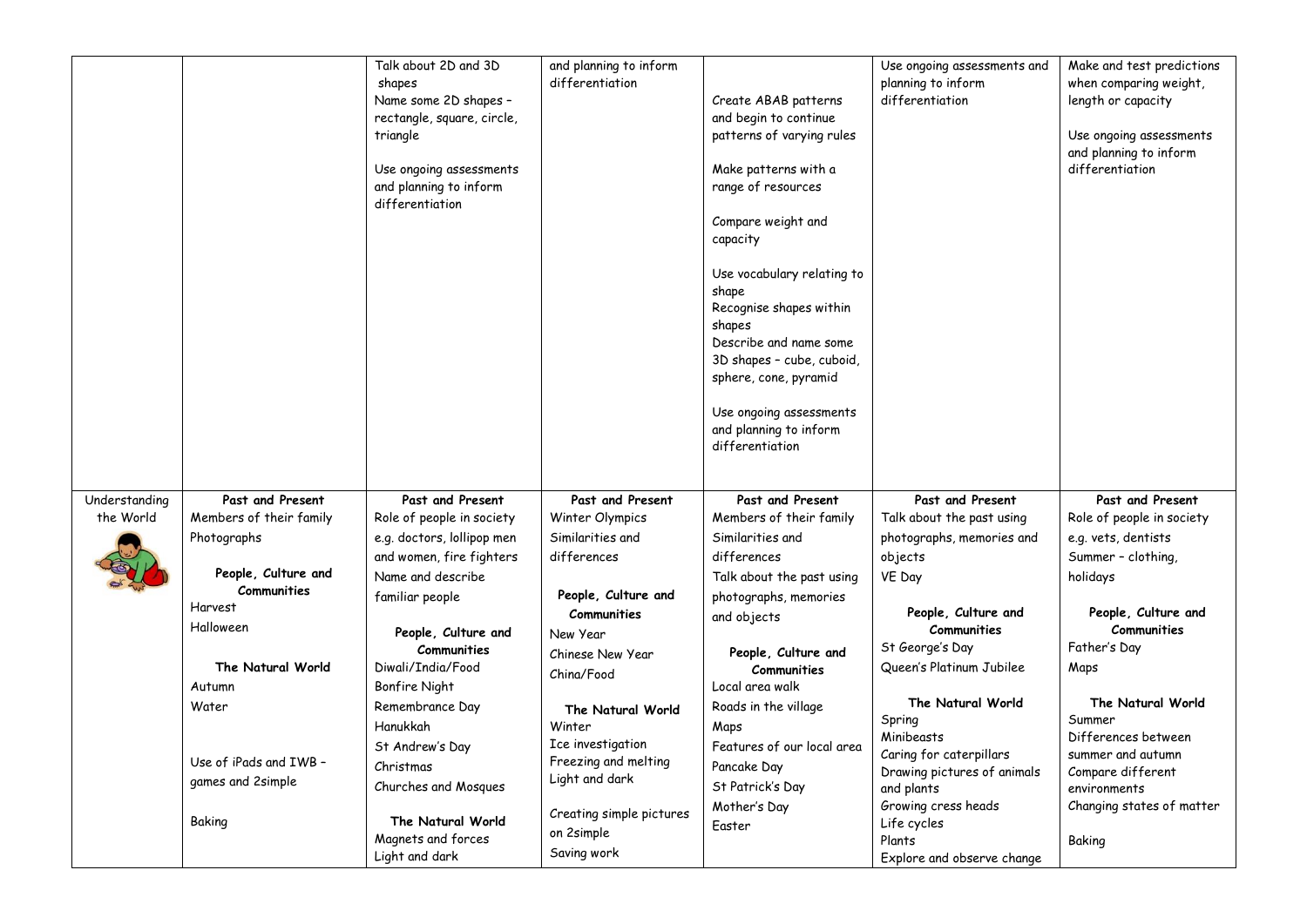|                 |                                | Floating and sinking           | Baking                         | The Natural World                 | Baking                         | Explore mechanical toys        |
|-----------------|--------------------------------|--------------------------------|--------------------------------|-----------------------------------|--------------------------------|--------------------------------|
|                 |                                |                                |                                | Spring                            |                                | from the past e.g.             |
|                 |                                |                                |                                | Differences between               | Typing sentences               | typewriter                     |
|                 |                                | Use of iPads, laptops and      |                                | spring and winter                 | CD player - interactive        |                                |
|                 |                                | IWB - games and 2simple        |                                | Caring for the natural            | stories and songs              |                                |
|                 |                                |                                |                                | world                             | Use technology as a means of   |                                |
|                 |                                | <b>Exploring Beebots</b>       |                                | Magnets and forces                | recording e.g. taking a        |                                |
|                 |                                |                                |                                |                                   | picture of a model created     |                                |
|                 |                                | Baking                         |                                | Beebots - instructional           | using a camera/iPad            |                                |
|                 |                                |                                |                                | language<br>Typing name and words |                                |                                |
|                 |                                |                                |                                | CD player - interactive           |                                |                                |
|                 |                                |                                |                                | stories and songs                 |                                |                                |
|                 |                                |                                |                                |                                   |                                |                                |
|                 |                                |                                |                                | Baking - melting                  |                                |                                |
| Expressive      | <b>Creating with Materials</b> | <b>Creating with Materials</b> | <b>Creating with Materials</b> | <b>Creating with Materials</b>    | <b>Creating with Materials</b> | <b>Creating with Materials</b> |
| Arts and Design |                                |                                |                                |                                   |                                |                                |
|                 | Begin to create                | Create collaboratively         | Construct with a purpose       | Talk about what they              | Express ideas using a range    | Work collaboratively           |
|                 | collaboratively                |                                | in mind                        | have made                         | of artistic effects            |                                |
|                 |                                | Use simple joining             |                                |                                   |                                | Develop projects over an       |
|                 | Develop story lines in own     | techniques                     | Begin to make use of           | Begin to perform by               | Explain the process they       | extended period of time        |
|                 | play                           |                                | props and materials            | themselves or in a group          | have used                      |                                |
|                 |                                | Use tools safely               | when role playing              |                                   |                                | Being Imaginative and          |
|                 | Explore a range of materials   |                                |                                | Being Imaginative and             | Being Imaginative and          | <b>Expressive</b>              |
|                 | and tools                      | Use a range of techniques      | <b>Being Imaginative and</b>   | <b>Expressive</b>                 | <b>Expressive</b>              |                                |
|                 |                                | Develop story lines in own     | <b>Expressive</b>              |                                   |                                | Demonstrate                    |
|                 | Being Imaginative and          |                                |                                | Begin to retell stories           | Invent own narratives and      | understanding of stories       |
|                 | Expressive                     | play                           | Enjoy moving to music          |                                   | stories with others            | by re-telling                  |
|                 | Begin to use story telling in  | Experiment with colour         | Develop storylines in          | Sing and learn a range of         |                                |                                |
|                 | role play                      |                                |                                | rhymes and songs                  | Sing and learn a range of      | Perform songs, rhymes,         |
|                 |                                | Being Imaginative and          | imaginative play               | Develop colour mixing             | rhymes and songs               | poems and stories with         |
|                 | Explore and engage in dance    | <b>Expressive</b>              | Tap simple rhythms             |                                   |                                | others                         |
|                 |                                |                                |                                |                                   |                                | Move in time with music        |
|                 |                                | Recite familiar rhymes         |                                |                                   |                                |                                |
|                 |                                |                                |                                |                                   |                                |                                |
|                 |                                | Use story telling in role      |                                |                                   |                                |                                |
|                 |                                | play                           |                                |                                   |                                |                                |
|                 |                                | Tell stories from real         |                                |                                   |                                |                                |
|                 |                                | events and personal            |                                |                                   |                                |                                |
|                 |                                | experiences                    |                                |                                   |                                |                                |
|                 |                                | Retell stories to a known      |                                |                                   |                                |                                |
|                 |                                |                                |                                |                                   |                                |                                |
|                 |                                | sequence                       |                                |                                   |                                |                                |
|                 |                                |                                |                                |                                   |                                |                                |